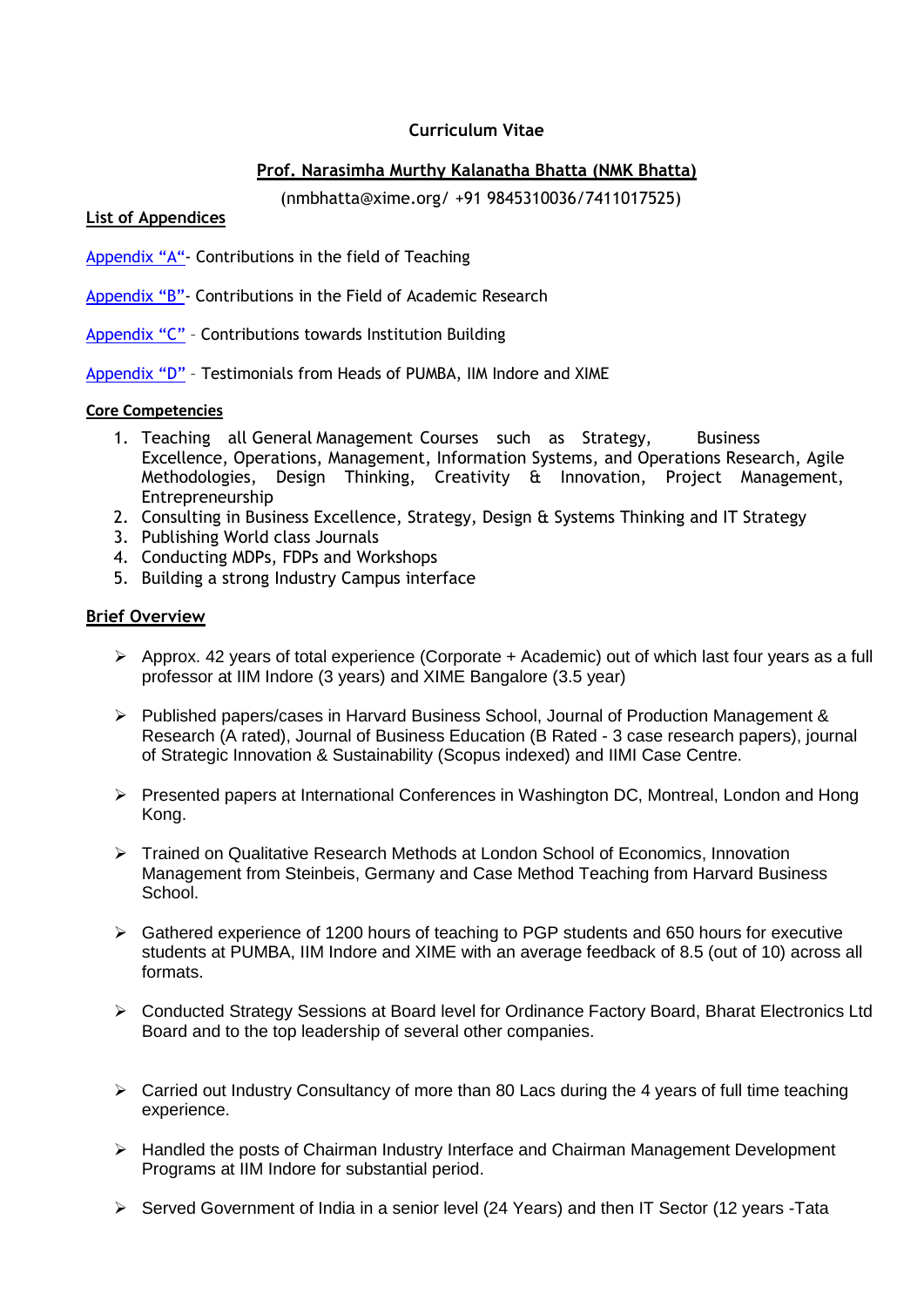Consultancy services as a Global Programme Director of Business Excellence.

- Carried out 16 Business Excellence external assessment, as a Team Leader, of Tata Group ad Non Tata Group companies Prominent among these being Tata Chemicals, Tata Technologies, Kirloskar Oil engines, Godrej Industries and GE Healthcare services.
- $\triangleright$  Authored two chapters in a book : "eHRM" published by Taylor & Francis, UK

| Qualification                                                        | Name of University                                                      | Year of passing<br>and Distinction                 |
|----------------------------------------------------------------------|-------------------------------------------------------------------------|----------------------------------------------------|
| BTech (Electronics &<br>Communication)                               | JNTU, Hyderabad                                                         | 1979<br>Distinction - $3rd$ in<br>University       |
| Post Graduate<br>Course in Aeronautical<br>Engineering (Electronics) | Air Force Technical<br>College, Bangalore                               | 1980                                               |
| Master of Business Administration<br>(Operations Research)           | University of Poona,<br>Pune                                            | 1984<br>Distinction - $1st$ in<br>Poona University |
| <b>Grad IETE</b>                                                     | Institute of Electronics<br>& Telecommunication<br>Engineers, New Delhi | 1986<br><b>Distinction</b>                         |
| PhD in QC and Reliability (under<br>Dept of Mgmt Science)            | University of Poona,<br>Pune                                            | 1990                                               |
| Project Management Professional<br>(PMP)                             | Project management<br>Institute, USA                                    | 2005                                               |

#### **Education** … BTech, MBA, PhD

## **Certifications:**

- 1. Certified in "Qualitative Research Methods" from London School of Economics
- **2.** Certified in "Innovation Management in MSMEs" from Steinbeis Germany
- **3.** Certified in "Case Method Teaching" from Harvard Business School
- **4.** Certified Agile Scrum Master from Scrum Alliance, USA
- **5.** Agile Certified Practitioner from PMI, USA (PMI ACP).
- **6.** Certified Project Management Professional from PMI, USA
- **7.** Project Management Certification from IIM, Ahmedabad
- **8.** Six Sigma Black Belt
- **9.** Certified Business Excellence Consultant and assessor for Malcom Baldrige (USA) and EFQM Business Excellence Assessment Frameworks.

# **Achievement & Awards**

- Awarded "Outstanding" Performance Grade in TCS consistently during 2005-2014
- Awarded more than 35 Certificates of Merit by TCS for special contribution in training and other areas
- Awarded Best Managed Programme Award in TCS for Motorola RoHS/WEEE programme managed by me from inception to completion
- Awarded Commendations by the Chief Air Staff twice for successful and timely completion of critical projects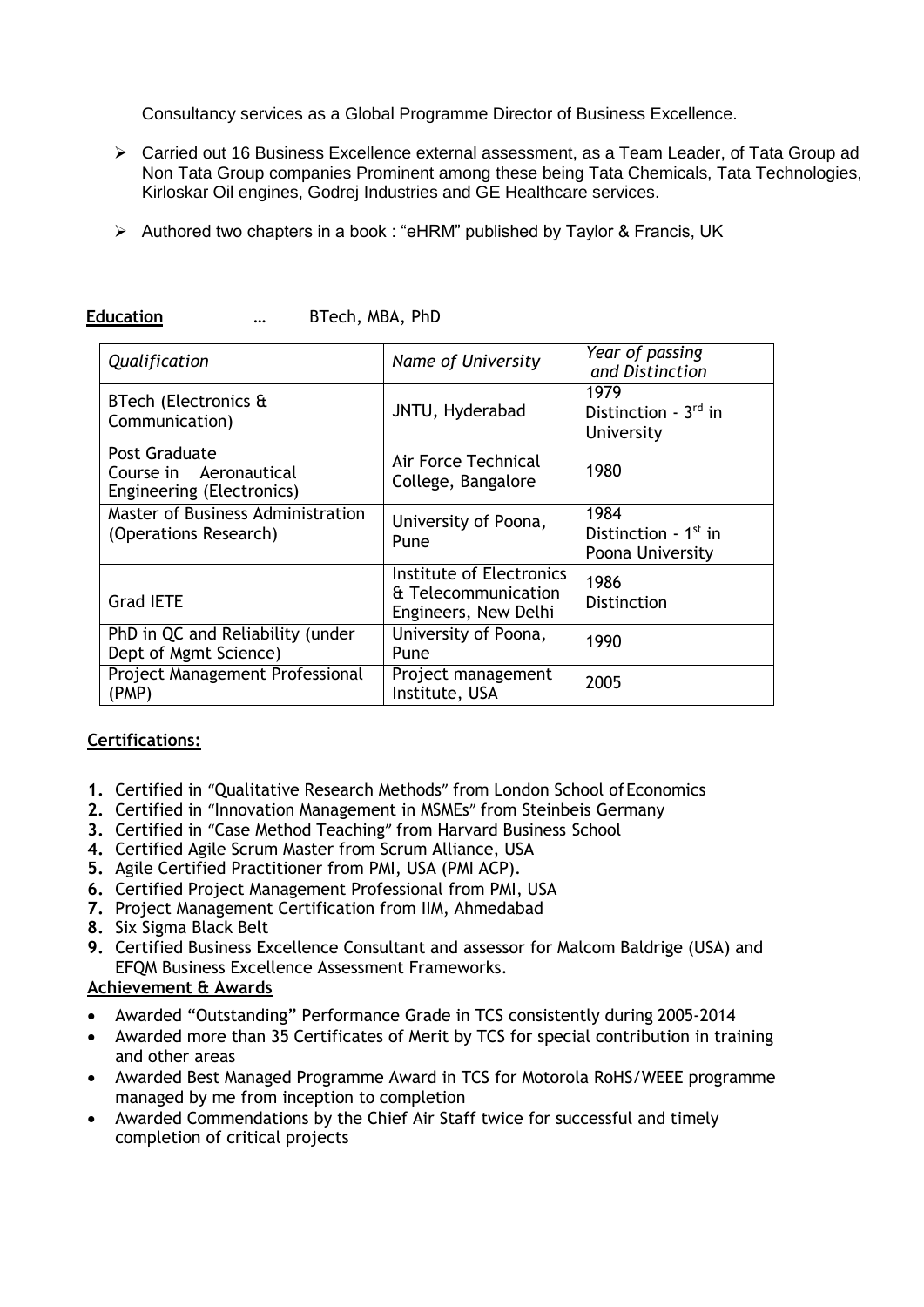## **Professional Experience:**

42 years of Operations, managerial and teaching experience

## **06 Apr 2018 – Till date XIME Bangalore**

## **Professor and Dean (Research)**

- $\triangleright$  Involved in setting up Research Eco System, promoting Research Culture in the Institute.
- $\triangleright$  Conducted 4 FDP and 10 MDPs in the last 6 months which were heavily subscribed.
- $\triangleright$  Conducted Strategy Meet and Strategy workshop for the Board Members and other top Leadership of Bharat Electrical Limited in Oct 2018 as a consultancy assignment.
- Taught subjects of Business Excellence, Design Thinking, Innovation and Strategy, Information Systems and Project Management with average feedback of 3.6 out of 4.
- Conducted Business Excellence Assessment of Godrej Infotech Limited in Sept/Oct 2018 as a consultancy Assignment.
- $\triangleright$  Published Eight papers in the last 6 months (2 In "A" ranked Journal, 2 in "B" ranked Journals and the rest in the Scopus Indexed journals and journal of Management Education.
- $\triangleright$  Offered Consultancy to companies like BEL, TVS Motors, L3 Technologies, Godrej & Boyce

## **06 Apr 2015 – 05 Apr 2018 IIM Indore**

- $\triangleright$  Professor of Practice (Information Systems)
- Chairperson Industry Interface from May 2015 to Oct 2017
- Chairperson Management Development Programs Apr 2016 Apr 2017
- Extensively Contributed to Teaching, Research and Institution Building.
- $\triangleright$  Increased Revenues from MDPs from 8 Cr to 16 Cr in one year.
- $\triangleright$  Initiated Industry Interface and grown it gigantic levels in 3years
- $\triangleright$  Published 6 Papers in international journals, presented papers at 4 International conferences.

## **Oct 2014 – 31 Mar 2015 XIME, Bangalore**

- $\triangleright$  Professor and Dean (Development)
- Taught two subjects Quantitative Techniques and Contemporary Business Environment to the PGDM Students.
- $\triangleright$  Conducted Four MDPs.

## **2004-Till 30 Sep 14 Tata Consultancy Services**

- $\triangleright$  Global Programme Director (Business Excellence) for 2 years- Responsible for Training, Coaching and Practice and Assessment of Business Excellence in TCS and Tata Group Companies
- Head Domestic Delivery (South) for 3 years -Responsible for Programme Management, Presales, Client Management, People Management, Projects
- Group Leader Domestic & Government Projects for 2 years Responsible for Project Management, People Management and Overall Administration of Domestic & Government Projects
- Global Head Embedded Operations for 2 Years -Responsible for all Deliveries, Operations and Overall Administration of about 200 IT Engineers

## **2003-2004 Quasar Innovations Pvt Ltd, Bangalore**

Vice President (Business Development & Operations) - Responsible for Business Development, Project Management and Overall Administration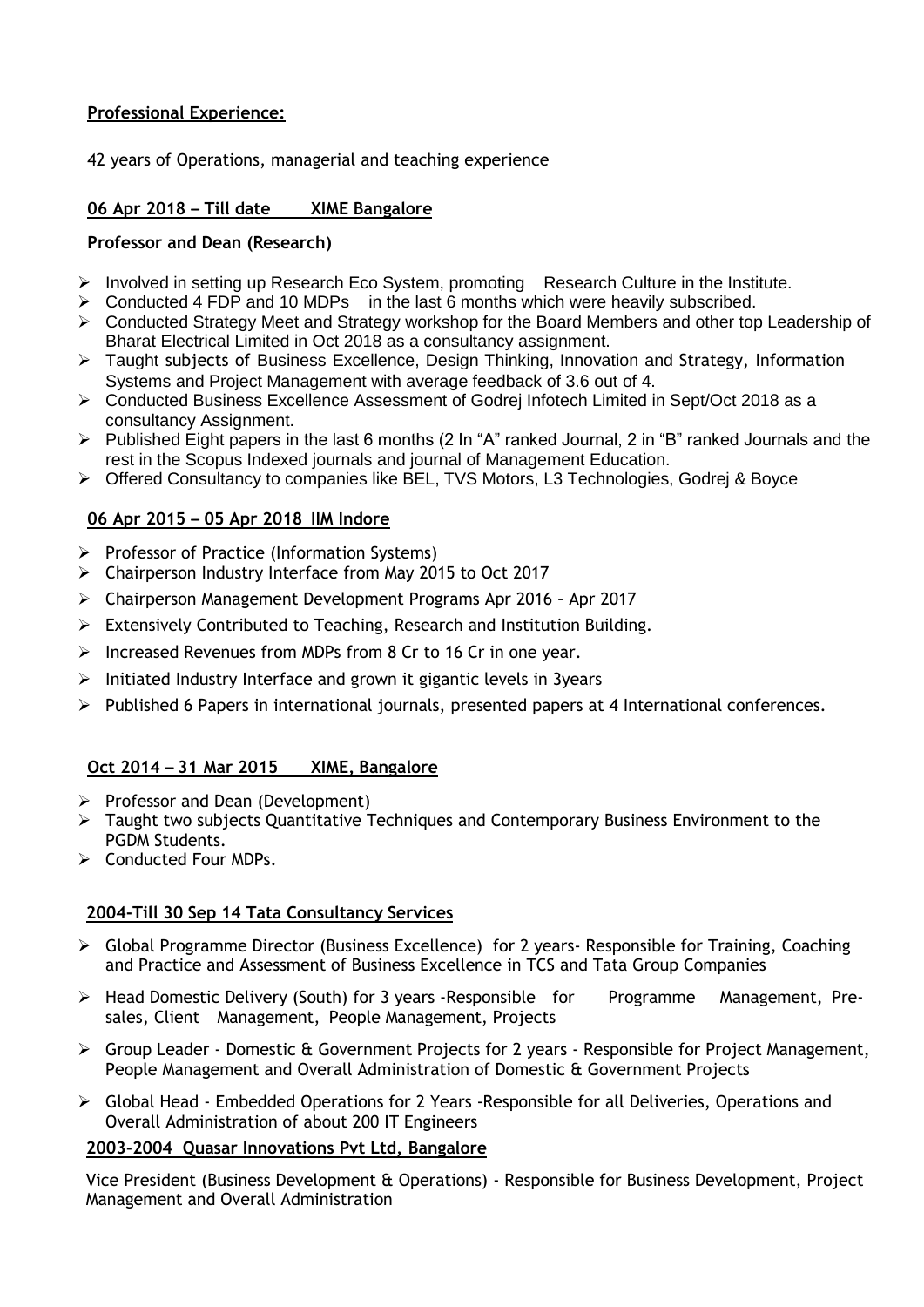## **1979 – 2003 Government of India - Defence & DRDO -** Handled several projects of National

Importance, won several medals and awards

[Back To CV](#page-0-0)

# **Appendix "A" Teaching**

#### <span id="page-3-0"></span>**At PUMBA, Pune (As visiting Professor)**

Subject Taught – Production & Operations Management, Quantitative Techniques, Operations Research Programmes taught : MBA 1 st & 2nd Year No. of Sessions : Approx 162 Average Feedback : 7 out of 10

- **At IIM Indore (As Professor)**
	- Subjects Taught in Regular Programs: Industry Interface Program, IT Project Management, Agile Project Management, Business Diagnostics, Entrepreneurship Orientation, Information Systems for **Managers**
	- Programmes Taught : PGP 1 & 2, EPGP, GMPE, FPM
	- No. of Sessions: 460 (of 75 Mts Duration each)
	- Average Feedback : 8.0
	- Subjects Taught in Executive Programs: Business Excellence, Strategy, IT Program Management, Innovation Management, Design Thinking, IT Strategy, Apex Level programmes for BoD of Ordinance Factory Board, BEL covering all aspects high level management & strategy
	- Average Feedback in Executive Programmes; 9.0

#### **Preparation of teaching materials & Games**

| Sl. No         | <b>Particulars</b>                                          | Date of registration, Institution where<br>regd./used                        |
|----------------|-------------------------------------------------------------|------------------------------------------------------------------------------|
| 1              | Flying Aero plane Game for<br>Agile Methodologies           | Used for EPGP/PGP 2 Agile Class, No<br>registration process available at IIM |
| $\overline{2}$ | Jigsaw Puzzle for Product<br><b>Backlog Preparation</b>     | Used for EPGP/PGP 2 Agile Class, No<br>registration process available at IIM |
| 3              | Resource Loading Game for<br>Software Project<br>Management | Used for EPGP/PGP 2 SWPM Class, No<br>registration process available at IIM  |

## **At XIME Bangalore (2014-15 and 2018-19 (As Professor)**

- Subjects Taught : Decision Information Systems, Contemporary Business Environment, Project Management, IT Programme Management, Presentation Skills
- Programmes Taught: PGDM 1<sup>st</sup> & 2<sup>nd</sup> Years,
- No of Sessions: Approx 240 sessions of 70 mts duration each
- Average Feedback: 7.5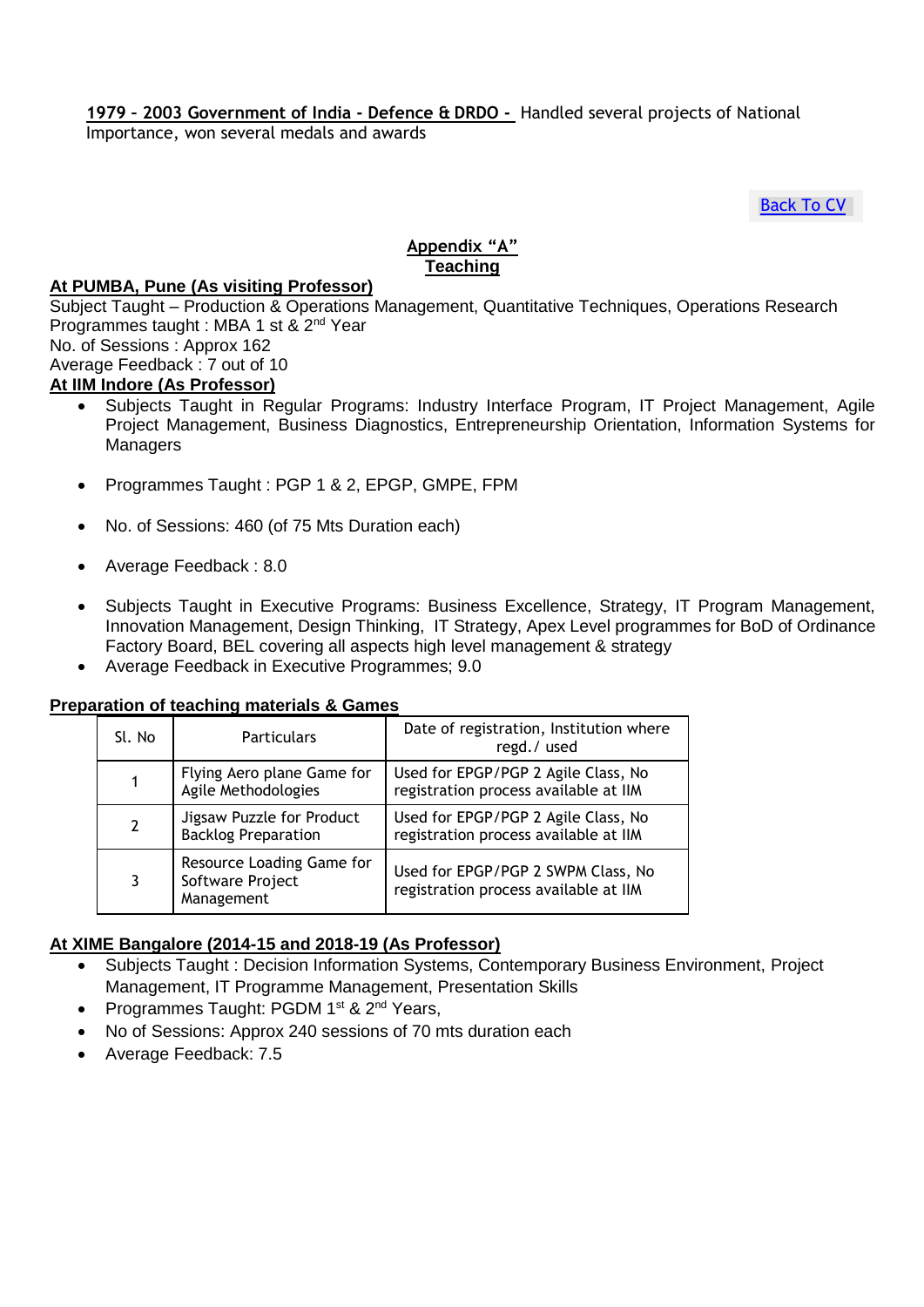## **Appendix "B" Research Contributions**

<span id="page-4-0"></span>**Research Activities contributed by self**

|                         | Paper presented in a International Conference                            |                                                                                                                                                |                                                                                                                             |                                                                        |                         |                         |  |
|-------------------------|--------------------------------------------------------------------------|------------------------------------------------------------------------------------------------------------------------------------------------|-----------------------------------------------------------------------------------------------------------------------------|------------------------------------------------------------------------|-------------------------|-------------------------|--|
| S.<br><b>No</b>         | <b>Author Name(s)</b>                                                    | Title of<br>Paper                                                                                                                              | Title of<br>Conferenc<br>e                                                                                                  | <b>Organizer</b><br><b>Institution</b>                                 | <b>Conference Dates</b> | Location                |  |
| 1                       | <b>Prof NM Bhatta</b><br><b>Prof Keyur</b><br><b>Thaker</b>              | Implementi<br>ng Financial<br>Inclusion: A<br>case Of<br><b>State Bank</b><br>of India                                                         | 82 <sub>nd</sub><br>Internatio<br>nal<br><b>Atlantic</b><br><b>Economic</b><br>Conferenc<br>e                               | <b>Internation</b><br>al Atlantic<br><b>Economic</b><br><b>Society</b> | 13-16 Oct 2016          | Washington<br><b>DC</b> |  |
| $\overline{2}$          | <b>Prof Sneha</b><br><b>Thapliyal Prof</b><br><b>NM Bhatta</b>           | <b>Stakeholder</b><br>Model for<br><b>Sustainabilit</b><br>y Reporting<br>for Banks                                                            | 11th<br>Annual<br>London<br><b>Business</b><br>Conferenc<br>e                                                               | World<br><b>Business</b><br>Institute<br><b>Australia</b>              | 25-26 July 2016         | London                  |  |
| $\overline{\mathbf{3}}$ | <b>Prof NM Bhatta</b><br>Prof S<br><b>Bhavanishankar</b><br>& Mr N Muthu | <b>Economics</b><br>of Going<br>Greem                                                                                                          | 84nd<br><b>Internatio</b><br>nal<br><b>Atlantic</b><br><b>Economic</b><br>Conferenc<br>e                                    | <b>Internation</b><br>al Atlantic<br><b>Economic</b><br><b>Society</b> | 5-18 Oct 2017           | Montreal                |  |
| $\overline{\mathbf{4}}$ | <b>Prof NM Bhatta</b>                                                    | Innovation<br>in State<br>Owned<br><b>Enterprises</b>                                                                                          | <b>IIBG</b><br>Conferenc<br>e, Hong<br><b>Kong</b>                                                                          | <b>HK Open</b><br><b>University</b>                                    | 13-15 Dec 2017          | <b>Hong Kong</b>        |  |
|                         | Paper presented in a National Conference                                 |                                                                                                                                                |                                                                                                                             |                                                                        |                         |                         |  |
| $\overline{5}$          | Prof<br><b>Bhavanishankar</b><br><b>Prof NMK</b><br><b>Bhatta</b>        | GreenCo:<br><b>Enabling</b><br><b>Indian</b><br><b>Companies</b><br>Go Green                                                                   | <b>National</b><br>Green<br>Conferenc<br>e                                                                                  | $\overline{\text{C}}$                                                  | 16-17 June 2016         | Hyderabad               |  |
| 6                       | Prof N M K<br><b>Bhatta and Mini</b><br><b>Sherino</b>                   | A Vote-Face<br>in the<br><b>Trajectory</b><br>of Skill India<br>Movement-<br>An analysis<br>of the<br>Renewed<br>Path in the<br><b>IT/ITES</b> | <b>Virtual</b><br>Jaipuria<br>internatio<br>nal<br>Manageme<br>nt<br>Conferenc<br>e (JIMC-<br>$2020$ )-<br>"Envisioni<br>ng | Jaipuria<br>Institute of<br>Manageme<br>nt                             | July 17-18, 2020        | Jaipur                  |  |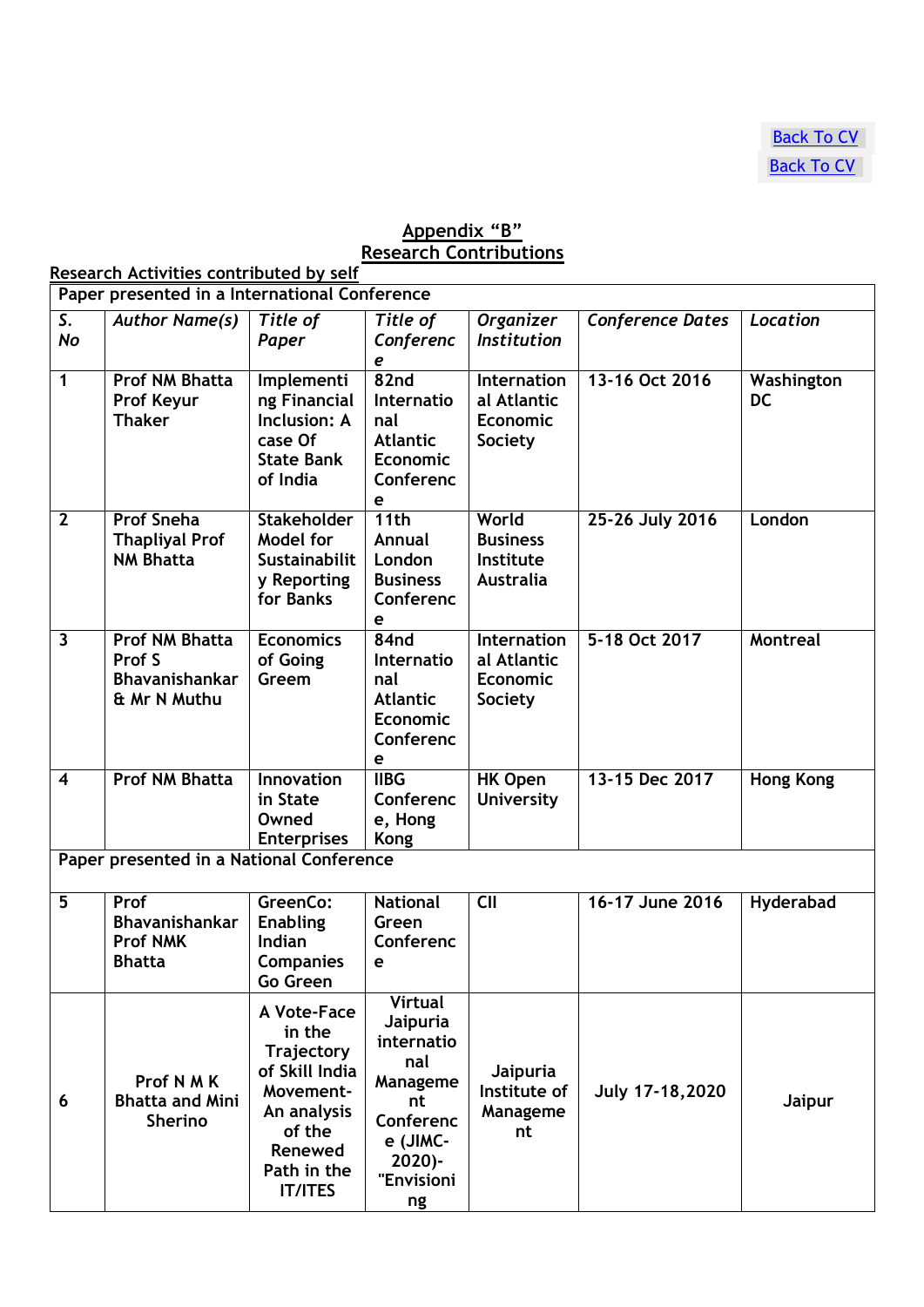|                         |                                                                                                                  | Sector in                                                                                                                          | <b>Business-</b>                                                                             |                                                             |                                |                                                |
|-------------------------|------------------------------------------------------------------------------------------------------------------|------------------------------------------------------------------------------------------------------------------------------------|----------------------------------------------------------------------------------------------|-------------------------------------------------------------|--------------------------------|------------------------------------------------|
|                         |                                                                                                                  | <b>Bangalore</b>                                                                                                                   | 2030<br>16th                                                                                 |                                                             |                                |                                                |
| $\overline{7}$          | Prof N M K<br><b>Bhatta and Mini</b><br><b>Sherino</b>                                                           | A Renewed<br>Path for<br>Skilling in<br><b>IT/ITeS</b><br>Sector for<br><b>Transition</b><br>to the<br><b>New Normal</b>           | <b>Doctoral</b><br>Research<br>Conferenc<br>e in<br>Manageme<br>nt,<br><b>ANVESH</b><br>2020 | IMN, Nirma<br><b>University</b>                             | 26 Nov 2020                    | Ahmedabad                                      |
|                         | Publication in Journal Category "A", 'B', Harvard & Others                                                       |                                                                                                                                    |                                                                                              |                                                             |                                |                                                |
| SI.<br>No.              | <b>Author Name(s)</b><br>(with Corresp<br>Author name in<br>bold)                                                | Title of<br>Publication                                                                                                            | Name of<br><b>Journal</b>                                                                    | <b>Publisher</b>                                            | Year of<br><b>Publication/</b> | Vol. & No.                                     |
| $\mathbf{1}$            | <b>Prof Srikant</b><br>Datar, Prof<br>Rishikesha T<br>Krishnan, Prof<br>NM Bhatta,<br>Rachna<br><b>Tahiliani</b> | Revitalisati<br>on of State<br><b>Bank</b><br>ofIndia                                                                              | <b>Harvard</b><br><b>Business</b><br><b>School</b>                                           | <b>Harvard</b><br><b>Business</b><br>Publishing             | $01 - 05 - 2016$               | HBC/9-116-<br>043                              |
| $\overline{2}$          | <b>Prof NMK</b><br><b>Bhatta, Prof S</b><br><b>Bhavanishankar</b>                                                | <b>GODREJ</b><br><b>APPLIANCES</b><br><b>ENHANCING</b><br><b>VALUE AND</b><br><b>BRAND</b><br><b>IMAGE</b>                         | Journal of<br>Internatio<br>nal<br><b>Business</b><br><b>Education</b>                       | <b>Nielson</b><br><b>Journals</b>                           | 17-02-2016                     | Volume 11:<br>2016                             |
| $\overline{\mathbf{3}}$ | <b>Prof NMK</b><br><b>Bhatta</b>                                                                                 | Revitalisatio<br>n of SRF<br><b>Indore Plant</b>                                                                                   | Case<br><b>Center IIM</b><br>Indore                                                          | <b>IIM Indore</b>                                           | $10 - 12 - 2017$               | <b>IIMI/Case</b><br>Center/GM/01<br>$/17 - 18$ |
| $\overline{\mathbf{4}}$ | Prof Kajari &<br><b>Prof Bhatta</b>                                                                              | <b>Bridging</b><br><b>Urban Rural</b><br>Divide: SBI<br>Youth for<br><b>India Model</b>                                            | Journal of<br>Internatio<br>nal<br><b>Business</b><br><b>Education</b>                       | <b>Nielson</b><br><b>Journals</b>                           | Published in Aug<br>2018       |                                                |
| $\overline{5}$          | <b>Prof NMK</b><br><b>Bhatta</b>                                                                                 | <b>Innovation</b><br>in State<br>Owned<br><b>Enterprises</b>                                                                       | Journal of<br>Strategic<br>Innovation<br>£<br>Sustainabi<br>lty                              | <b>North</b><br>American<br><b>Business</b><br><b>Press</b> | Published in Sep<br>2018       | Vol (13(2)<br>2018                             |
| 6                       | <b>Prof Harshal</b><br>Lowalekar, Prof<br><b>NMK Bhatta &amp;</b><br>Mr Kartik Modi                              | <b>Revolutioni</b><br>zing Supply<br>Chain<br>Managemen<br>t the<br>Theory of<br><b>Constraints</b><br>way: A Case<br><b>Study</b> | Internatio<br>nal<br>Journal of<br>Productio<br>n<br><b>Research</b>                         | Taylor &<br>Francis                                         | Published in Sep<br>2018       | ISSN:0020-7543                                 |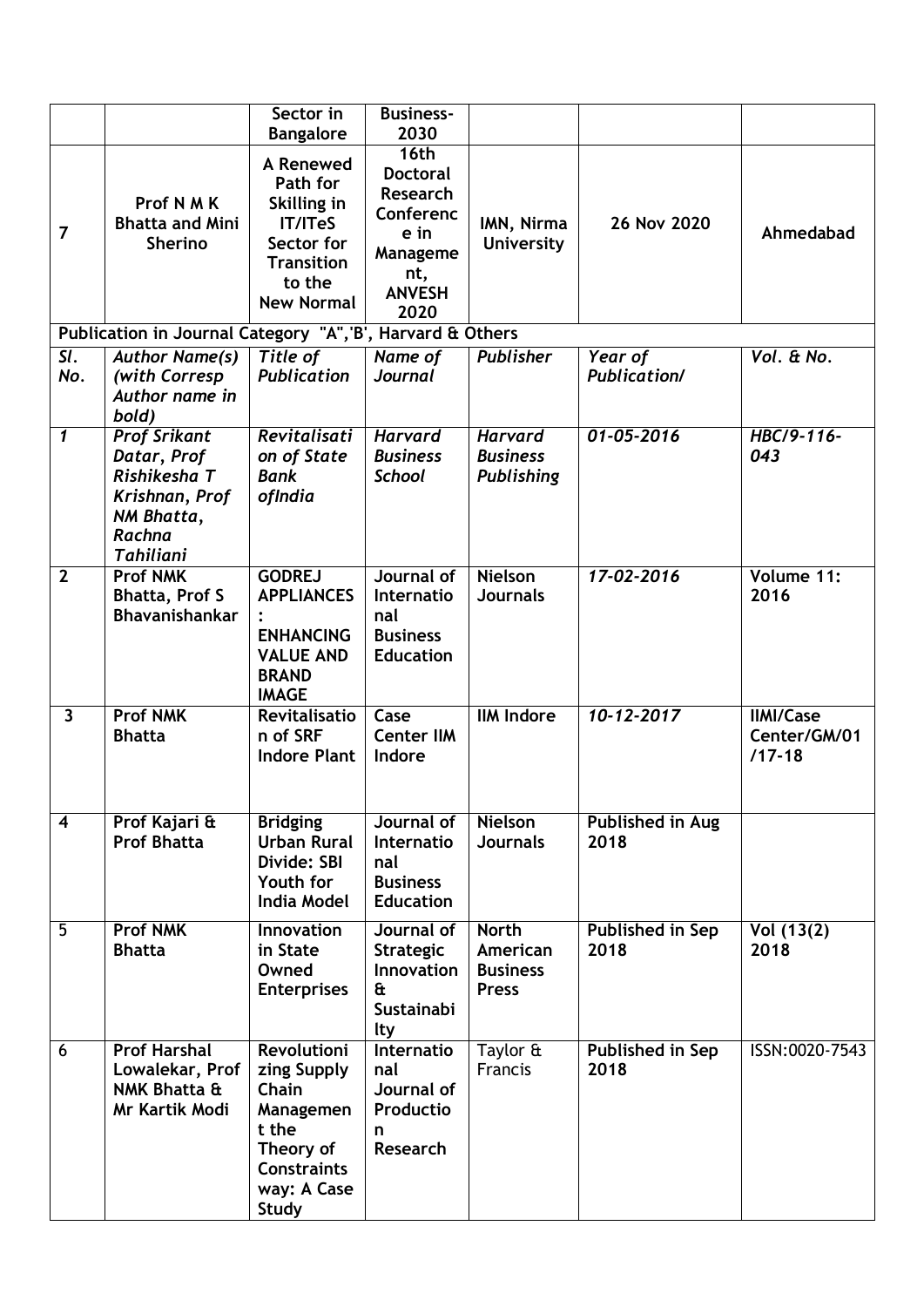| $\overline{6}$          | <b>Prof NMK</b><br><b>Bhatta, Prof S</b><br>Bhavanishankar<br><b>Prof Sabita</b><br>Mahapatra                                          | Revitalisatio<br>n Of Godrej<br><b>Appliances</b>                                                              | <b>JIBE</b>                                                                                            | <b>Nielson</b><br><b>Journals</b>                                             | 17-Dec                      | Volume 12:<br>2017             |
|-------------------------|----------------------------------------------------------------------------------------------------------------------------------------|----------------------------------------------------------------------------------------------------------------|--------------------------------------------------------------------------------------------------------|-------------------------------------------------------------------------------|-----------------------------|--------------------------------|
| $\overline{7}$          | <b>Prof NMK</b><br><b>Bhatta</b>                                                                                                       | <b>Digitization</b><br>in Banks in<br><b>Developing</b><br>Economies:<br>Opportunity<br>£<br><b>Challenges</b> | Journal of<br>Manageme<br>nt<br>Education,<br><b>XIME</b>                                              | <b>XIME</b>                                                                   | Vo 3, 2018                  | <b>Published in</b><br>2018    |
| $\overline{8}$          | Prof. NMK<br><b>Bhatta</b>                                                                                                             | Internationa<br>I Banking:<br><b>SBI Osaka</b><br><b>Experience</b>                                            | Journal of<br>Internatio<br>nal<br><b>Business</b><br><b>Education</b>                                 | <b>Nielson</b><br><b>Journals</b>                                             | <b>Jan 2019</b>             |                                |
| $\overline{9}$          | Dr. N.M.K.<br><b>Bhatta &amp;</b><br>Dr. Deepak<br>Chandrashekar                                                                       | Do Green<br><b>Initiatives</b><br>Make<br><b>Business</b><br>Sense? The<br><b>Indian Case</b>                  | Internatio<br>nal<br>Journal of<br><b>Innovation</b><br>and<br><b>Technolog</b><br>y<br>Manageme<br>nt | <b>World</b><br><b>Scientific</b>                                             | 25-Jun-20                   | vol. 17,<br>issue 03, 1-<br>24 |
| 10                      | Prof. NMK<br><b>Bhatta &amp;</b><br>Prof. Sabita<br>Mahapatra                                                                          | <b>Channel</b><br>Managemen<br>t: A case of<br>Godrej<br><b>Appliances</b><br><b>Division</b>                  | <b>Economic</b><br><b>Times</b><br>Case<br>Centre                                                      | <b>Economic</b><br><b>Times</b>                                               | Apr 2019                    | MKTG-1-<br>0078A               |
|                         | Review of paper for journals                                                                                                           |                                                                                                                |                                                                                                        |                                                                               |                             |                                |
|                         | $SI.N$ Title of the paper reviewed                                                                                                     |                                                                                                                |                                                                                                        | Name of                                                                       | Name of                     |                                |
| о.<br>$\overline{1}$    |                                                                                                                                        |                                                                                                                |                                                                                                        | the Journal<br><b>Emerald</b>                                                 | Publisher<br>EEMCS-08-2016- | 02-10-2016                     |
|                         | Ocean Waves Boat Builders: A Need to<br><b>Define Growth Strategy</b>                                                                  |                                                                                                                | <b>Emerging</b><br><b>Markets</b><br>Case<br><b>Studies</b>                                            | 0168                                                                          |                             |                                |
| $\overline{2}$          | Mobile Telephone Company in Financial<br><b>Crisis</b>                                                                                 |                                                                                                                |                                                                                                        | <b>Emerald</b><br><b>Emerging</b><br><b>Markets</b><br>Case<br><b>Studies</b> | EEMCS-06-2017-<br>0134      | $01 - 06 - 2017$               |
| $\overline{\mathbf{3}}$ | Keggfarms Pvt. Ltd: A Social Enterprise and<br>a Way of Life                                                                           |                                                                                                                |                                                                                                        | <b>Emerald</b><br><b>Emerging</b><br><b>Markets</b><br>Case<br><b>Studies</b> | EEMCS-3-2017-32             | 01-04-2017                     |
| $\overline{\mathbf{4}}$ | <b>Resonance Phosphate Linited (RPL):</b><br><b>Resonating Strings Of Sales Organisation</b><br><b>Structure For Synergistic Flows</b> |                                                                                                                |                                                                                                        | Journal of<br>Organizatio<br>nal<br><b>Behavior</b>                           | JOBE0717-1                  | $12 - 10 - 2017$               |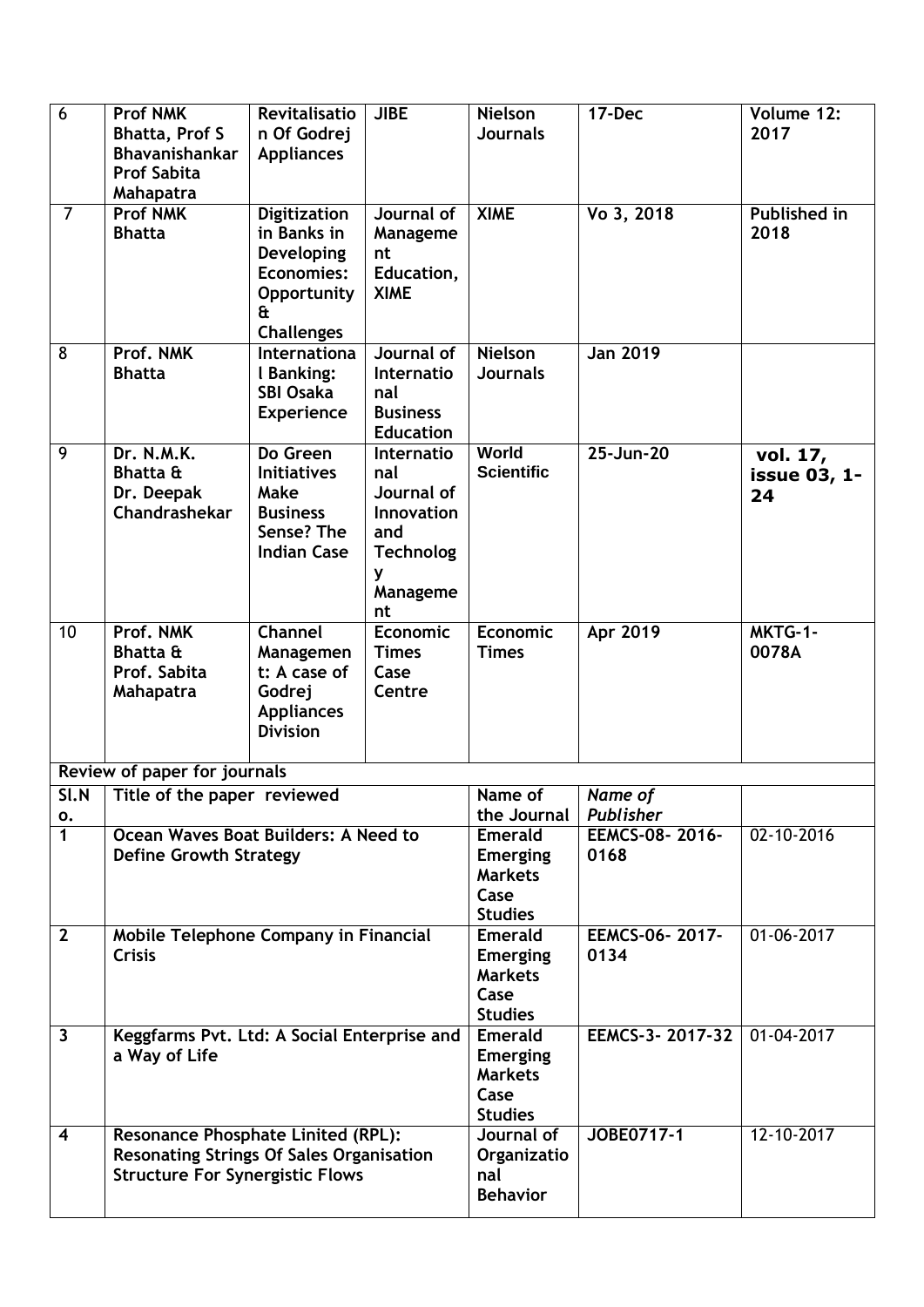|                                 |                                                                                                                                       |                                                                                                 |                                                                                                      | <b>Education</b>                                                  |                                                        |               |  |
|---------------------------------|---------------------------------------------------------------------------------------------------------------------------------------|-------------------------------------------------------------------------------------------------|------------------------------------------------------------------------------------------------------|-------------------------------------------------------------------|--------------------------------------------------------|---------------|--|
|                                 |                                                                                                                                       |                                                                                                 |                                                                                                      | (JOBE)                                                            |                                                        |               |  |
|                                 |                                                                                                                                       |                                                                                                 |                                                                                                      |                                                                   |                                                        |               |  |
| 5                               | "Gearing up for growth & Sustainability: A<br>Case study on iD Fresh Food."                                                           |                                                                                                 |                                                                                                      | <b>Emerald</b><br><b>Business</b><br><b>Publication</b>           | EEMCS-03-2018-<br>0037                                 | 17-05-2018    |  |
| 6                               | Odisha Treasury Management System: A<br><b>Case of Sustainability</b>                                                                 |                                                                                                 |                                                                                                      | s<br>Journal of<br>Internation<br>al Business<br><b>Education</b> | JIBE0317-8                                             | 30-10-2018    |  |
|                                 | <b>Book Chapters authored</b>                                                                                                         |                                                                                                 |                                                                                                      |                                                                   |                                                        |               |  |
| $\overline{\mathsf{SL}}$<br>No. | <b>Chapter Name</b>                                                                                                                   | <b>Editor</b>                                                                                   | <b>Book Name</b>                                                                                     |                                                                   | Publisher                                              | <b>Date</b>   |  |
| 1                               | Ch. 3: Systems<br>Development<br>Life Cycle & IT<br>Project<br><b>Management</b>                                                      | <b>Associate</b><br>Professor<br>Mohan<br>Thite,<br>Griffith<br>University,<br><b>Australia</b> | <b>E-HRM: Leveraging</b><br>Routledge,<br>Digital Technology to<br><b>Transform HRM</b><br>Group, UK |                                                                   | <b>Taylor &amp; Francis</b>                            | <b>Jun-18</b> |  |
| $\overline{2}$                  | Ch. 4: Agile<br>Methodology<br>Approach to e-<br><b>HRM</b>                                                                           | <b>Associate</b><br>Professor<br>Mohan<br>Thite,<br>Griffith<br>University,<br><b>Australia</b> | <b>E-HRM: Leveraging</b><br>Digital Technology to<br><b>Transform HRM</b>                            |                                                                   | Routledge,<br><b>Taylor &amp; Francis</b><br>Group, UK | <b>Jun-18</b> |  |
|                                 | Case studies in Compendium of Teaching Cases (XIME)                                                                                   |                                                                                                 |                                                                                                      |                                                                   |                                                        |               |  |
| SI.No                           | <b>Case Study Name</b>                                                                                                                |                                                                                                 |                                                                                                      |                                                                   |                                                        | <b>Date</b>   |  |
| $\mathbf{1}$                    | IT Resources Management-ABC Automobiles: The CIO's Dilemma                                                                            |                                                                                                 |                                                                                                      |                                                                   |                                                        | 2020          |  |
| $\overline{2}$                  | <b>Strategy in Action - Sehatswad Masalas</b>                                                                                         |                                                                                                 |                                                                                                      |                                                                   |                                                        | 2020          |  |
| $\overline{\mathbf{3}}$         | <b>Strategy Formulation - Dosa Wars-MTR in New Delhi</b>                                                                              |                                                                                                 |                                                                                                      |                                                                   |                                                        | 2020          |  |
| $\boldsymbol{4}$                | Central Data Science Laboratory - A case on Design Thinking                                                                           |                                                                                                 |                                                                                                      |                                                                   |                                                        | 2020          |  |
| $\overline{5}$                  | ABC Bearings - Strategic Leadership                                                                                                   |                                                                                                 |                                                                                                      |                                                                   |                                                        | 2018          |  |
| 6                               | Value of Business or Business of Values Thanjavur Consultancy Corporation                                                             |                                                                                                 |                                                                                                      |                                                                   |                                                        | 2018          |  |
| $\overline{7}$                  | Risk Analysis and Decision Making - Indian Aerospace Laboratories                                                                     |                                                                                                 |                                                                                                      |                                                                   |                                                        | 2018          |  |
| 8                               | Agile Release Planning M/s Doodle Ltd                                                                                                 |                                                                                                 |                                                                                                      |                                                                   |                                                        | 2018          |  |
| $\overline{9}$                  | Contextual Leadership Vs Content Leadership: The TATA Saga Agile Release<br><b>Planning Case Study</b>                                |                                                                                                 |                                                                                                      |                                                                   |                                                        | 2018          |  |
| 10                              | Project Management Case Study Talwani Aerospace Ltd: Defence<br><b>Manufacture Project</b>                                            |                                                                                                 |                                                                                                      |                                                                   |                                                        | 2018          |  |
| 11                              | Digitization of Banking System in India: Opportunities and Challenges - An<br><b>Indian Case</b>                                      |                                                                                                 |                                                                                                      |                                                                   |                                                        | 2017          |  |
| 12                              | <b>Experiences of moving to Agile ILUSS Consultancy Services ILUSS</b><br><b>Consultancy Services: Experiences of moving to Agile</b> |                                                                                                 |                                                                                                      |                                                                   |                                                        | 2017          |  |
| 13                              | <b>State Bank of India: Expanding Footprints for Rural Outreach1</b>                                                                  |                                                                                                 |                                                                                                      |                                                                   |                                                        | 2017          |  |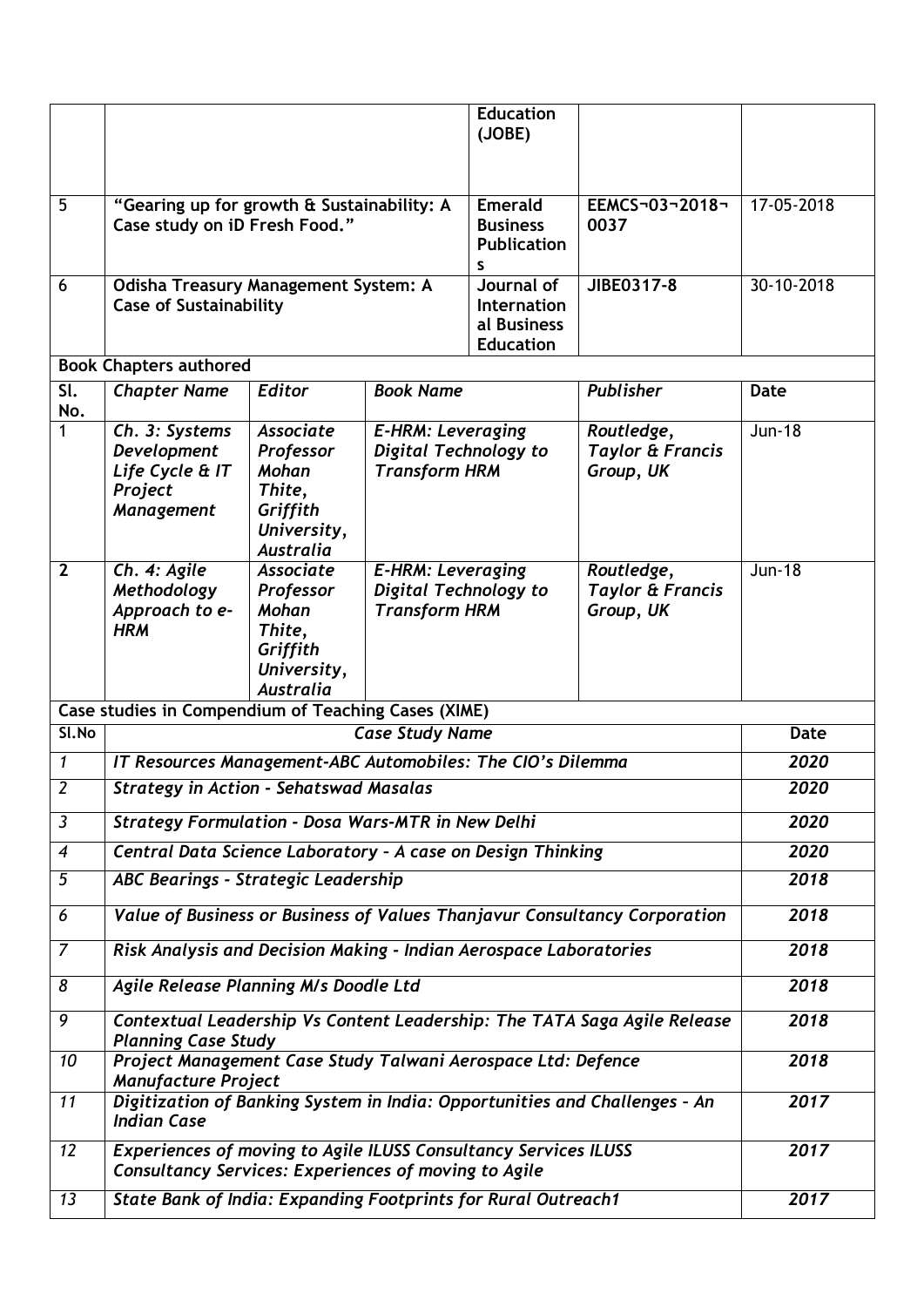| 14  | <b>Ethical Dilemma Thanjavur Consultancy Corporation</b> | 2017 |
|-----|----------------------------------------------------------|------|
| 15  | <b>ZEST Motors Passenger Car</b>                         | 2017 |
| -16 | Stakeholder Analysis M&T Limited                         | 2017 |

## **Contribution as Dean (Research) XIME, Bangalore**

- Revitalised the Ph.D. Program by getting 5 extra Guide ships and starting a fresh batch of Ph.D. admissions.
- Facilitated a Research Eco System in the Institute by starting, Research Centre, Research Hour, Research Colloquium and Research Circles for the Students.
- **These efforts resulted in publication of 44 Research items in various International/National/UGC approved Journals and 88 research items in other rated journals from 2018-2021 as against 12 in the 2017-18 by XIME faculty and Students.**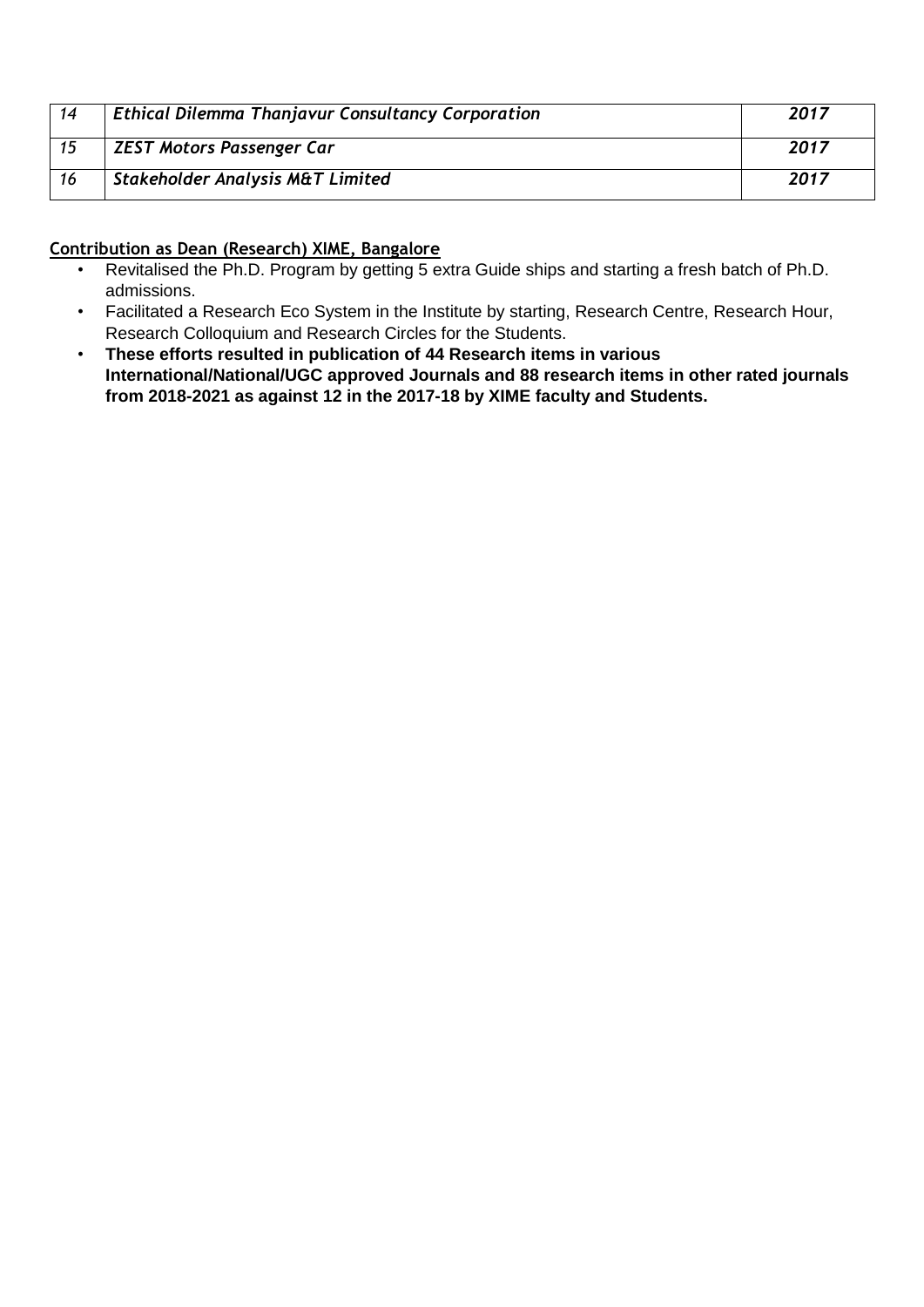## **Appendix "C" INSTITUTION BUILDING**

#### <span id="page-9-0"></span>**Consultancy**

a) Number of consulting assignments undertaken in the last 3 years

| Name of the company                         | Title                                                                           | MM/YYYY of<br>commencement | Days        |
|---------------------------------------------|---------------------------------------------------------------------------------|----------------------------|-------------|
| <b>SRF</b>                                  | Organisational<br>Transformation of<br><b>Indore Plant</b>                      | $Oct-15$                   | 2 days      |
| <b>SBI</b>                                  | <b>Sustainability Report</b>                                                    | <b>Nov-15</b>              | 8 days      |
| <b>SBI</b>                                  | <b>Business Excellence</b>                                                      | Jul-16                     | 2 days      |
| <b>SRF</b>                                  | -do-                                                                            | 8/2016,11/2016             | 4 days      |
| <b>KPIT</b>                                 | Interactive Workshop<br>with Senior Leaders on<br>100X100 Initiative            | $Jan-18$                   | 5 Days      |
| <b>Godrej Information Technology</b><br>Ltd | Assessment for<br><b>Business Excellence</b>                                    | Sept 2018                  | 6 Days      |
| <b>Bharat Electronics Limited</b>           | Conducting the Strategy<br>Meet for Board and Top<br>Leadership                 | Oct 2018                   | $2.25$ days |
| <b>TVS Motors</b>                           | <b>Innovation Coaching</b>                                                      | 6th & 7th Feb<br>2020      | 2 days      |
| L3 Technologies                             | Coaching of Senior<br><b>Leaders Business</b><br><b>Excellence and Strategy</b> | $21st$ & 22nd Oct<br>2019  | 2 days      |
| <b>Bharat Electronics Limited</b>           | Design Thinking &<br><b>Innovation for PDIC</b><br>Engineers                    | 11th - 12th June<br>2019   | 2 days      |

#### **Management Development Programmes**

- Number of MDPs Designed and conducted in last 3 years =16
- Average duration each MDP 3 Days
- Number of participants= Approx 400
- Total No. Of Sessions taken (open+Incompany) 300
- Programmes floated for senior/top level executives All programs designed and delivered were for CXO level
- Average Feedback from participants + 9.0
- Approx Value in Rupees = 30 Lacs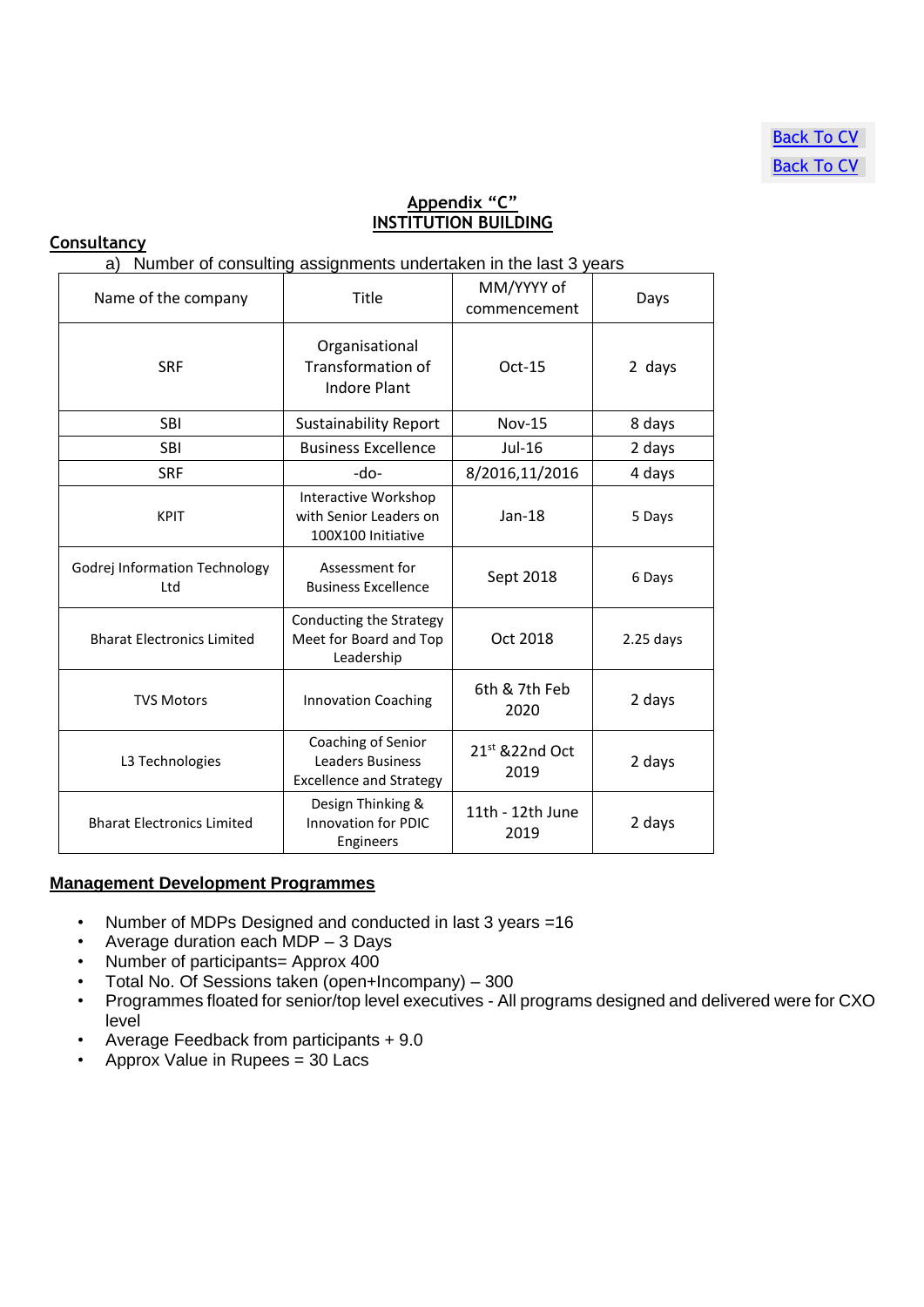## **Contribution towards Institute Industry Relationship Building at IIM Indore**

IIP Redesign:

- First task assigned to me was redesign of the Industry Visit Course for PGP. Extensive discussions were held with Faculty, Industry Leaders and Student community on their expectations from this course.
- Course was completely re-deigned, theory classes added,, Students formed into groups of 5-6, each group allocated to an Industry for familiarization and delivering a small project.
- Course has now been successfully delivered over the last 3 years, 85 projects delivered in 2015-16, 95 in 2016-17 and 104 in 17-18.
- Feedback obtained from all stakeholders every year and the course has been revamped as per the suggestions received.
- Today our teams are associated with all major Industries in and around Indore and the program has been widely appreciated by students, Faculty and Industry in their feedback.

## Institute Faculty and Industry Connect

- The second task taken up was to increase the connect of our Faculty with Industries across India.
- First step was to take interested Faculty Members to Industries:
	- 4 faculty members to SBI (resulted in 3 cases already Published and 4 more under R&R),
	- 3 Faculty Members to Godrej Industries (Resulted in 2 cases already published one more under R&R and one paper under review in A\* journal,
	- 4 Faculty members to BHEL ( resulted in one paper under Review in A journal and two cases awaiting release permission),
	- 3 Faculty members to SRF (Resulted in one case Published).
	- 1 Faculty member to Green Business Center, Hyderabad (resulted in one paper at an International Conference and now under Review) 2<sup>nd</sup> step was to involve our Faculty in expert talks to Industries.
	- 12 Expert talks delivered by Faculty members over the last 2 years.
	- 4 more talks were delivered by Faculty members in the Industry areas
		- -Prof Srinivas Gunta in Jain Industry Association,
		- -Prof Kajari Mukherjee in Dewas Industry Association,
		- -Prof Manoj Motiani in Pithampur Industry Association and
		- -Prof Harshal Lowalekar on specialist Industries of all 3 areas on TOC)

#### **Industry Interface Office**

- A formal Industry Interface Office was set upby me in March 2016.
- An Advisory Council consisting of 12 Industry Leaders (Chairmen/CEOs of Indore based Companies) set up which frequently met and guided the Industry Interface.
- Arranged Guest speakers and sponsorships for all major events in the Institute (NASME, ISIS, ZOI, Utsaha etc.)
- Conducted 3 Industry Meets over the last 3 years
	- Industry Meet 2015 110 Industrialists participated.
	- Thank you Meet 2016- 68 Industrialists participated
	- Industry Meet 2017 154 Industrialists participated.
- Spearheaded the activities to increase visibility of the Institute in the Industry
- Facilitated 8 Expert talks by Faculty members with total attendance of 195 Industry personnel.
- Facilitated an extensive Visibility in Print and Social Media for our Industry Interface activities.
- Conducted a special Industry event for Students "Connect with CEOs" along with CII in Aug 2017.
- Conducted a Program on "Innovation and Leadership" along with CII where 60 Industry Leaders across India Participated.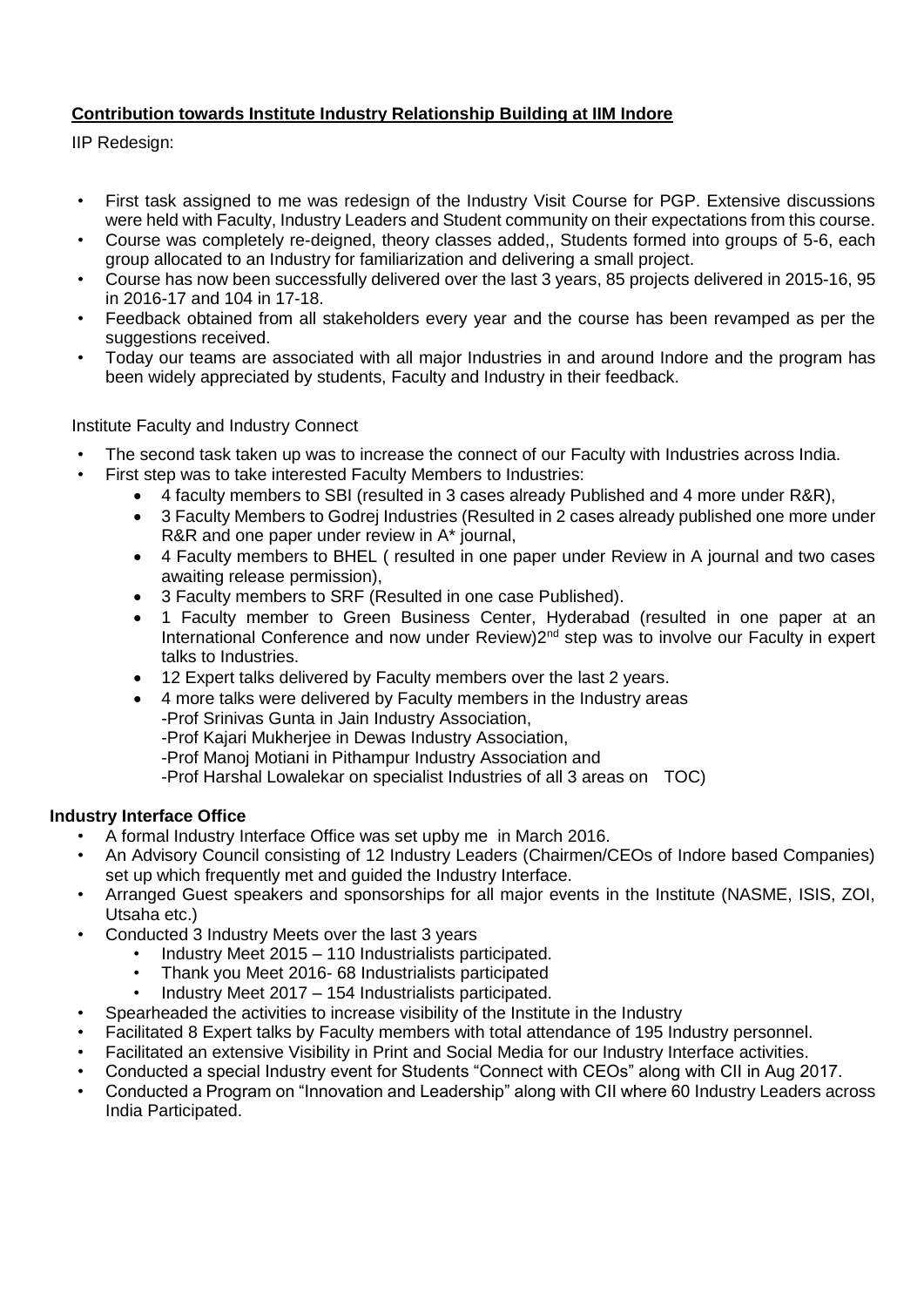## **Innovation Training for the Industry**

- As a 3<sup>rd</sup> step, tied up with GIZ and Steinbeis and designed a 7 day program on Innovation Management for Industries.
- Included 5 days of classroom sessions and 2 days of finishing school where the participants took up an innovation Project in their respective Industries and presented their experiences.
- 2 Programs were Successfully conducted with approx. 20 participants in each program.
- Presently working on developing a tool for Innovation Maturity Measurement along with 3 more Faculty members.
- Also Conducted a workshop on Innovation Leadership in collaboration with CII, where 60 Industrialists participated.

#### **Business Excellence Assessments**

Voluntarily undertook Business Excellence Assessment of the following Large Organisations through CII

- 1. 2015-16 Kirloskar Oil Engines
- 2. 2016-17 GE Healthcare

# 3. 2018-19 – Godrej Info Tech Ltd

# **Mentoring students of consulting clubs**

Guided the students on paid Consulting Projects. Also got them 2 projects from Industry

#### **Contribution as Chairman Executive Education, IIM Indore**

- Successful in shifting the focus of our MDPs from Government owned organisations to private enterprises.
- Converted 5 big enterprises as the permanent customers.
- Successful in doubling the MDP revenue from 8 Cr to 16 Cr, which was the not only the highest in the history of IIM Indore, but also the third highest among all IIMs next only to IIMA and IIMB.
- Created a pipeline of another 18 Crores for the year 2017-18, while handing over the charge to the next incumbent.
- Introduced a new One year weekend Program (GMPE) for working Executive in and around Indore.
- Created a NCNC model for marketing of Open MDP on experimental basis which has now been contracted on permanent basis.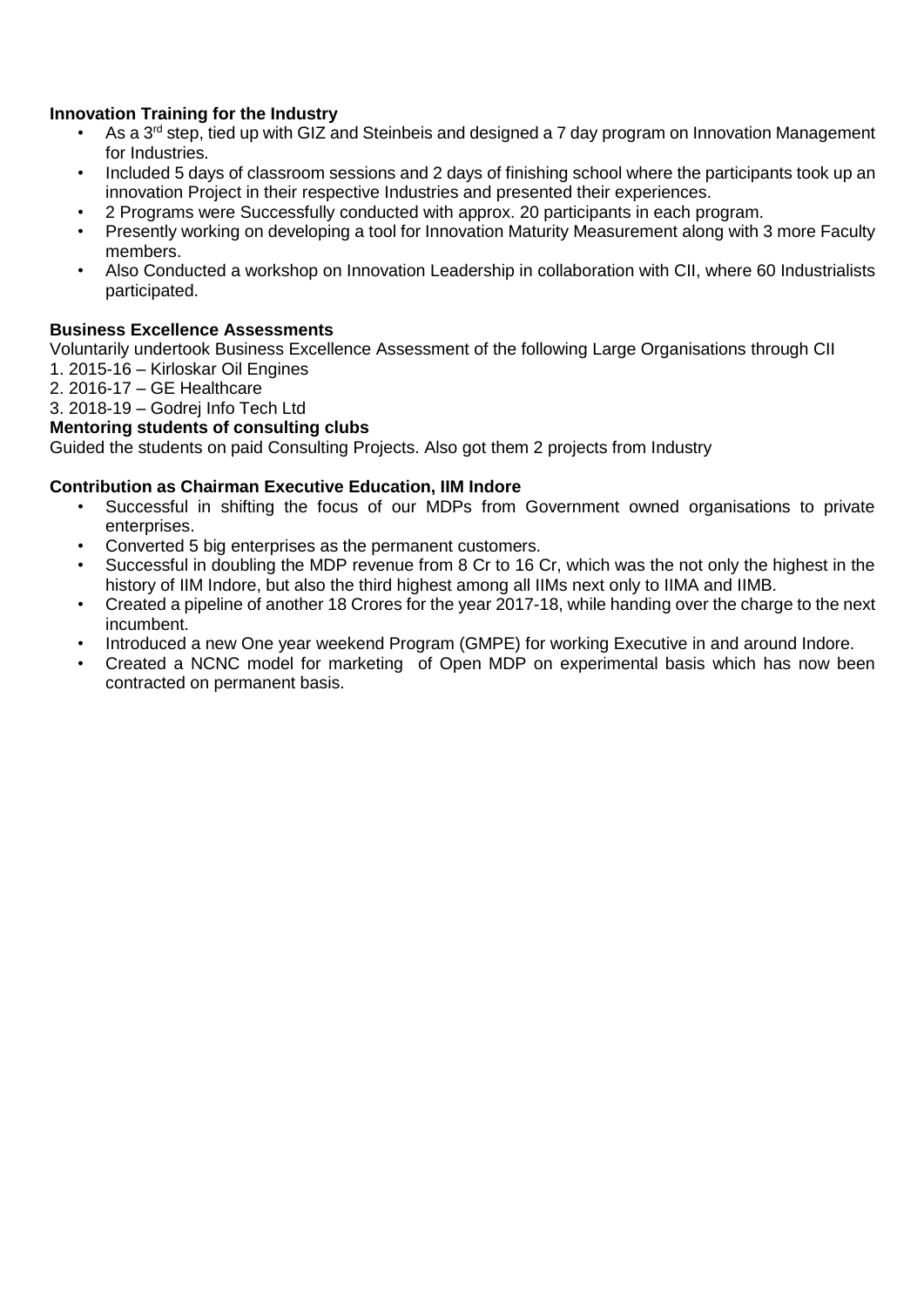#### Appendix "D" Testimonials from Heads of PUMBA, IIMI & XIME

#### <span id="page-12-0"></span>1. PUMBA

Data:  $0.1912014$ 



# UNIVERSITY OF PUNE

DEPARTMENT OF MANAGEMENT SCIENCES (PUMBA) Ganeshkhind, Pune-411007. Phone: (Office) 020-25693380, 25690545 Fax: (Office) 020-25693380 Ext. 55 Website : www.pumba.in

Ref. No. DMS/ 5210

#### TO WHOMSOEVER IT MAY CONCERN

#### **EXPERIENCE CERTIFICATE**

This is to certify that Dr. Narasimha Murty Kalanatha Bhatta had been involved as a visiting Faculty in MBA Department (PUMBA) of University of Pune from the year 1986-1988 and taught the MBA students of the University.

During this period Dr. Bhatta taught the following subject to the 1<sup>st</sup> and 2<sup>nd</sup> year MBA students.

1. Production and Operations Management

2. Quantitative techniques for Managerial Decision making

3. Operations Research Part 1 and 2

This certificate is issued as per his request for the purpose of records only.

Dr. B.V. Sangvikar Professor & Head Department of management Sciences (PUMBA) Savitribai Phule Pune University Pune - 411007.

**Back To CV**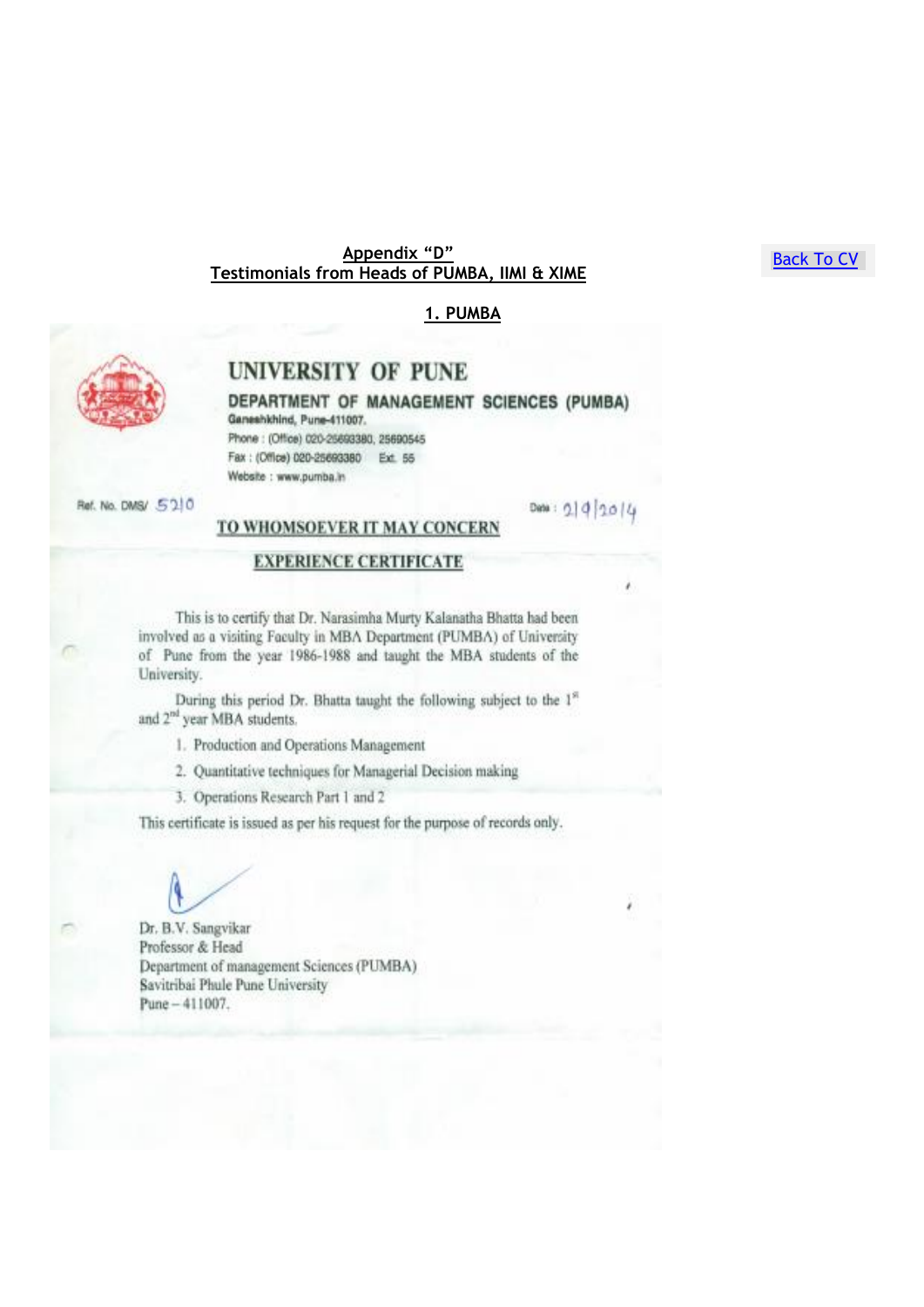#### 2. IIM Indore



भारतीय प्रबंध संस्थान इन्दौर प्रबंध शिखर, राज-पीथनपुर रोड, इन्दौर - 453 556 (म.प्र.), भारत INDIAN INSTITUTE OF MANAGEMENT INDORE Prabandh Shikhar, Rau-Pithampur Road, Indore - 453 556 (M.P.), India

प्रो. ऋषिकेश टी. कृष्णन निदेशक

Prof. Rishikesha T. Krishnan Director

May 9, 2018

#### TO WHOMSOEVER IT MAY CONCERN

Dr. NMK Bhatta was a Professor of Practice at the Indian Institute of Management (IIM) Indore for a 3 year term from 2015 to 2018. During this period he taught extensively in both long-term academic and executive programmes. Among the subjects he taught were IT Project Management, Agile Methodologies and Software Project Management. He obtained very good feedback scores from participants across programmes.

In addition to teaching, Dr. Bhatta was active in Research and Case writing. He presented 3 papers at International Conferences, wrote 2 Book chapters and 2 cases - one of which is today registered with Harvard Business School.

Dr. Bhatta's most significant contribution to IIM Indore was in creating the Industry Interface Office.

Under his stewardship, the Industry Interface Programme for first year PGP students was completely revamped. A unique classroom module for this course centred on the Business Excellence framework was developed by Dr. Bhatta

Over 280 projects were obtained from Industry. 3 successful Industry meets were held. Dr. Bhatta also connected several faculty to industrial opportunities.

Dr. Bhatta was also the Chairman of Management Development Programmes (MDPs) for a year. During his tenure, a new General Management Programme for Executives (GMPE) was launched to meet the needs of the local industry in Indore.

I wish Dr. Bhatta well in all his future endeavours.

Rishikesha T. Krishnan Director

(Direct) Phone: +91-731-2439 501, Fax: +91-731-2439 502 (General) Phone: +91-731-2439 666, Fax: +91-731-2439 800 E-mail : director@imidr.ac.in , Website : http://www.iimidr.ac.in